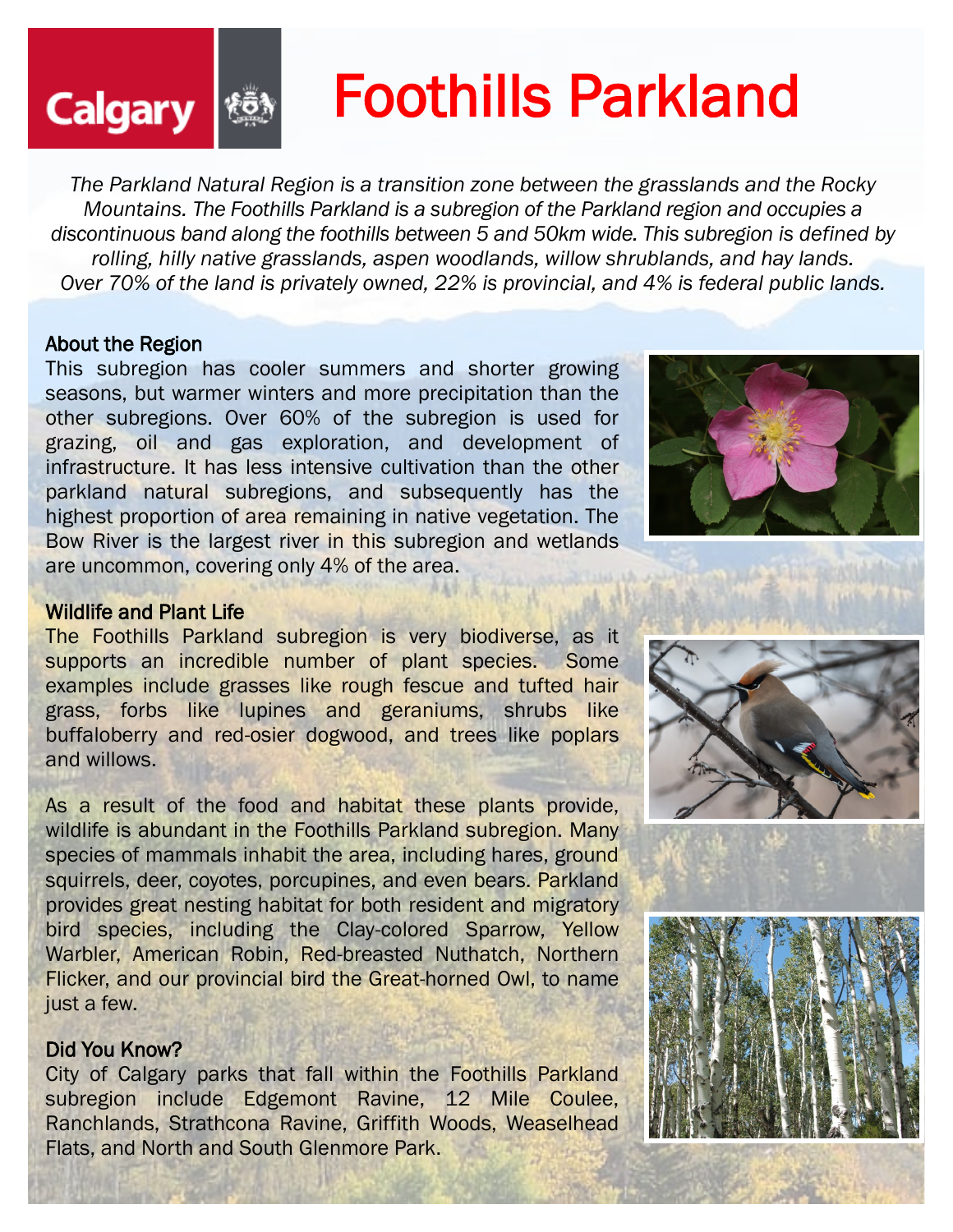

# Foothills Parkland Study

#### **Overview**

These activities provide hands-on learning opportunities which will enhance your students' understanding of the importance of biodiversity and green spaces, as well as develop their sense of observation. The activities promote civic responsibility and environmental stewardship in an engaging way.

#### Activity 1: Migration Investigation

Animals need food, water, shelter and space to survive. However, some animals need to move from one area to another to meet their needs, which we call migration. Animals that migrate include many birds, Monarch butterflies, and caribou, to name just a few. The Yellow Warbler is a migratory bird that helps us by eating pest insects like midges, leafhoppers and wasps. However, these insectivores must migrate south to Mexico and Central America in the fall when food here is unavailable in the cold months. They then return to Calgary in the spring to find suitable nesting habitat and raise their young. When animals migrate they become vulnerable to predators and other hazards. However, quality stopover sites can support animals on their migratory journey by providing food and shelter. Consider a park in your community; could this park be a good stopover site, and why? Draw a map of the park and label the various features that may support migrating wildlife on their long, arduous journey.

#### Activity 2: Parkland Evidence

Many animals live in the Foothills Parkland, but you may not always see them. Luckily, they often leave evidence of their presence for us to find. What kinds of evidence might animals leave behind? In your local park or green space, look for animal evidence, including holes, dens, lodges, nests, chews, marks, fur, feathers, bones, antlers, exoskeletons, scat, tracks, snake sheds, etc. Look for evidence and try to identify the animals that left it. Draw a story of how the evidence you found connects. If evidence is limited, consider two different animals found in the Foothills Parkland, and describe what evidence they could leave.

#### Activity 3: [Letter to a Tree](https://canopy.org/tree-info/benefits-of-trees/)

The west side of Calgary is part of the Foothills Parkland subregion, and since much of its undisturbed landscape is covered by aspen, it is important to understand the benefits of trees and urban forests. Sit near a tree and ask students how they feel when they are near a tree or in a forest. Brainstorm the benefits of trees and urban forests, such as providing shelter and wildlife habitat, oxygen production, soil stabilization, etc. Ask students to write a thank-you letter to a favourite tree in their community, highlighting the benefits it provides to themselves and the surrounding environment. Students can then read or share their letters with a partner.

#### Activity 4: Get to Know a Tree

Looking at a different tree than the previous activity, analyze its unique features, including bark, texture, colour, leaf or bud shape, etc. Estimate how old your tree is by examining its diameter and height. Lastly, using your observations and notes, try to identify your tree. Feel free to use any field guides or online resources available to you. How does this tree add value to the ecosystem, whether it be shelter, food, oxygen, or something else? Trees are also incredibly beneficial for their ability to sequester and store carbon, which can reduce greenhouse gases that contribute to climate change. Discover how much carbon a single tree can store, as well as which tree species are in your area, through the web page [maps.calgary.ca/TreeSchedule.](https://maps.calgary.ca/TreeSchedule/)